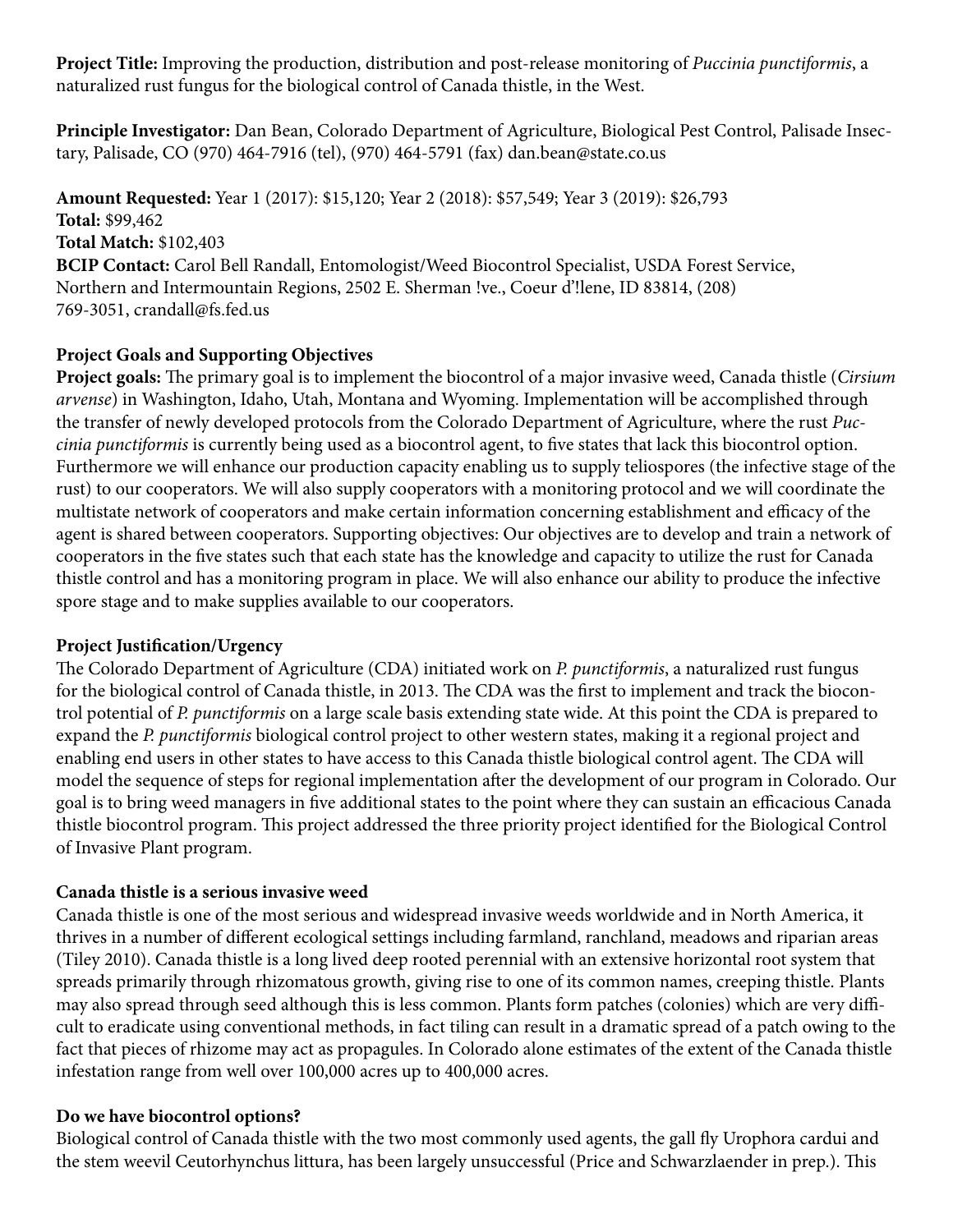is in spite of the fact that both agents are widespread, especially the gall fly, and there is substantial demand for biological control of this weed, for instance the Colorado Department of Agriculture received over 150 requests per season for Canada thistle biocontrol agents prior to discontinuing the program in 2012. With high demand and a lack of agents driving urgency, we explored the possibility of using the naturalized rust fungus, *Puccinia punctiformis*, for Canada thistle control.

### **The rust** *P. punctiformis* **has a complex life cycle and is fatal to infected plants**

*P. punctiformis* has a complex life cycle adapted to the biology and life history of Canada thistle (Berner et al 2013) which is the single host for the pathogen and on which the pathogen is specific (Guske et al, 2004). The fungus has long been known to be widespread in North America (Olive 1913) and over 100 years ago it was suggested as a biological control agent for Canada thistle (Wilson, 1969). Use of the pathogen against CT has been hampered by the inability to achieve systemic infections, which are infections that enter the root system and eventually prove fatal. Recent work by Berner et al (2013) has provided additional information on the infective spore stage as well as the infection court (stage and location of the plant through which infection occurs). Based on new observations and the observed fungal life cycle (Fig 1) Berner et al (2013) hypothesized that telio-



Figure 1. Life cycle of the rust fungus showing seasonal timing of the spore stages in relation to Canada thistle life cycle (from Berner et al 2013)

spores produced in mid to late summer were the infective stage and the new rosettes of late summer and early fall provided the infection court. They reasoned that as plants senesced and infected leaves dried and broke apart the teliospores would be carried around on leaf fragments and these fragments would fall onto newly developing rosettes which appear in the autumn. Once spores contacted new rosettes under the mild and relatively moist conditions of autumn they germinate, producing basidiospores which send overwintering hyphae into the plants through the rosettes, and eventually into the root system. After the fungus has entered the root system the plant (genet) will eventually die from the infection even though it might continue to send up shoots (ramets) that do not appear diseased but may be stunted (Berner et al 2015a). Eventually the genet will send up systemically infected shoots which are tall and spindly but most striking is that they contain pycniospores (spermagonia) and receptive hyphae which fuse to produce aeciospores, but these structures are self-incompatible and crossing must occur between infected plants. After outcrossing, possibly aided by insects attracted to the unusual flowery fragrance of the infected shoots, the pycniospores merge with hyphae to form dark reddish brown aeciospores. The infected shoot dies and the root system supporting it also dies while the aeciospores spread to neighboring plants where they infect leaves, producing uredinia which eventually transform to telia and produce the infective teliospores.

### **The unusual life cycle of** *P. punctiformis* **made it difficult to work with until now**

*P. punctiformis* has an unusual and complex life cycle that makes it difficult to work with. It was identified as a possible control for Canada thistle as early as 1893 (Wilson 1969) but a lack of understanding of the life cycle and general difficulty in establishment of systemic infections has hampered development of the rust for routine use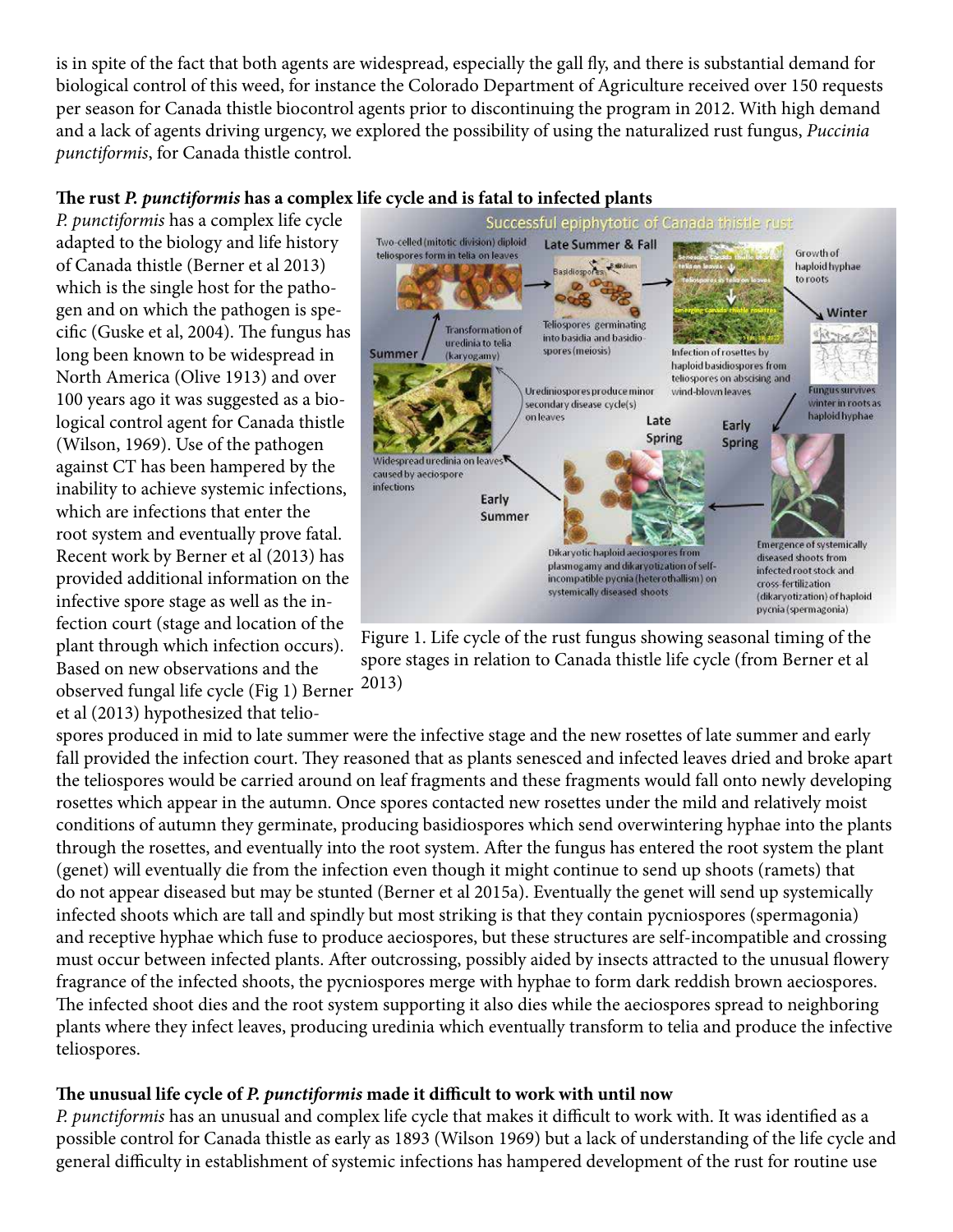

Spring and early summer aeciospores form from the fusion of pycniospores (on one infected plant) and receptive hyphae (on another infected plant). Aeciospores are formed in dark brown aecia and they are unable to initiate a systemic infection, but can initiate an above-ground infection cycle that eventually leads to teliospore production

Aeciospores form uredinia in which form urediniospores which may propagate, or may form teliospores. At this stage the CT leaves turn yellow and are spotted with uredinia or telia. The primary way to distinguish them is by looking for 2 celled structures (teliospores) instead of single cells (urediniospores)



Telia (upper panel) produce teliospores which are 2 celled structures (lower panel) that begin to appear in the field in mid to late summer replacing urediniospores (the round spore in the lower panel). Teliospores germinate to produce haploid basidiospores which can infect a Canada thistle rosette. Neither urediniospores nor aeciospores can initiate a systemic infection.

Figure 2. Spore stages of *P. punctiformis* and their developmental timing and function in relation to Canada thistle biocontrol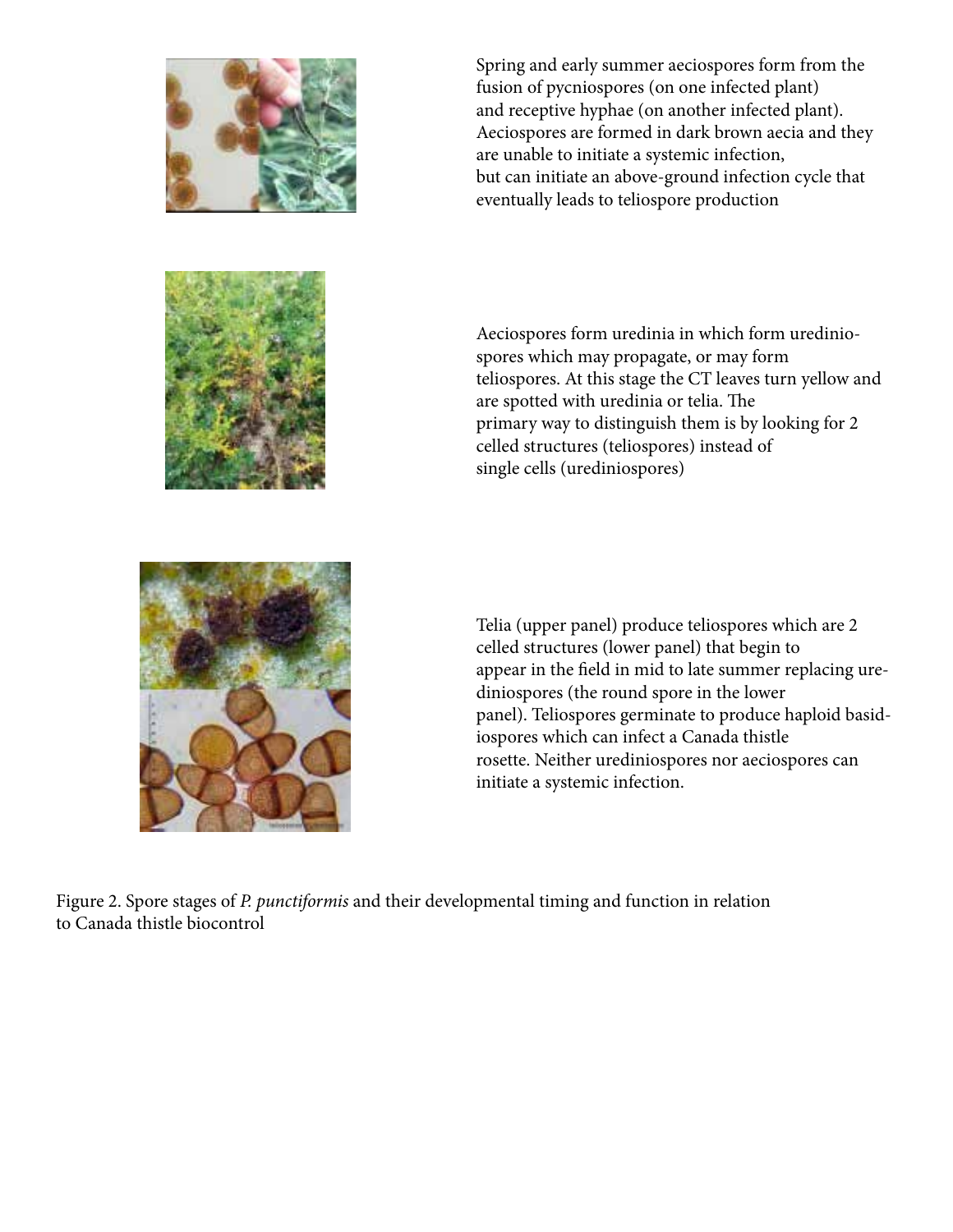against Canada thistle. The rust has been considered on multiple occasions as a potential biocontrol agent but the promise of the rust remained unfulfilled probably for two reasons. First, the rust life cycle is complex and easy to misinterpret. If the wrong spore stage is used or if the wrong infection court is targeted the infection rate will be low or nonexistent. Second, even if infection is achieved the rust acts slowly, and if biocontrol practitioners look for results in a 1-2 year time frame they won't be satisfied. The work of Berner and colleagues has helped in the formulation of protocols for infection. First, the life cycle has



Figure 3. Infected leaves are harvested and dried after most spores present are teliospores (as opposed to urediniospores). Dried teliospore-bearing leaves are ground in a blender into a coarse mixture of leaves and spores which is applied to rosettes in the fall.

been more clearly described. Use of the most obvious spores (dark brown aeciospores, Fig. 2) would result in failure or at best a low infection rate as the aeciospores would have to initiate an aboveground infection and cycle through uredinia and telia in order to infect the root stock. A systemic infection cannot be initiated if urediniospores are used instead of teliospores and this could be confusing since they look the same to the naked eye. Care must be taken to distinguish teliospores so they must be viewed under a microscope or hand lens to verify that they are two celled (Fig 2). The next consideration is discovery of the infection court. Berner and colleagues had the best success infecting rosettes that appear in the fall and timing the infection to coincide with a high probability of evening dew (Berner et al 2013). Finally, another confounding element of *P. punctiformis* biology is that the fungus may exist for some time as a root parasite, hidden from view and causing no overt symptoms in a genet, in fact healthy looking ramets may appear in spite of a root infection (Berner et al 2015).

#### **The CDA has a long term Canada thistle biocontrol program in place**

The CDA initiated work on *P. punctiformis* in 2013 with the cooperation and assistance of Dr. Dana Berner from the USDA Agricultural Research Service Foreign Disease-Weed Science Research Unit in Ft. Detrick, MD. Berner and colleagues had documented significant declines in CT densities following systemic *P. punctiformis* infections within CT patches. His work on *P. punctiformis* included field trials in Maryland, Russia, Greece and New Zealand where once systemic disease was established stem densities declined significantly (average 63% decline in2.5 years) and in some cases the Canada thistle disappeared entirely (Berner et al 2013). We are the first to implement and track the biocontrol potential of *P. punctiformis* on a large scale basis extending state wide.

Our Canada thistle biocontrol program includes the identification of teliospores in the field, harvest and processing of teliospores (Fig 3) and storage for use later in the season (teliospores are usually harvested in August while rosettes are infected in September) or even saving them for subsequent seasons in a large chest freezer for inoculum storage at -80°C. Patches of Canada thistle are inoculated in the field and permanent transects have been set up to monitor the patches for the appearance of systemically infected shoots as well as to measure the density of Canada thistle shoots in the years after inoculation . We have deliberately targeted Canada thistle patches in diverse settings including the higher meadows of the Rockies down to the lower drier areas of Colorado's western slope and out on the eastern plains in native grasslands and agricultural areas . At this point we are prepared to expand the project to other western states, making it a regional project and enabling end users in other states to have access to this Canada thistle biological control agent. We will model the sequence of steps for implementation after our own implementation steps in Colorado during which we received the expert advice of Berner and his colleges, including field visits and follow up visits by Dr. Berner. After we had become able to locate and process sufficient teliospores we opened the program to landowners who are now able to request our services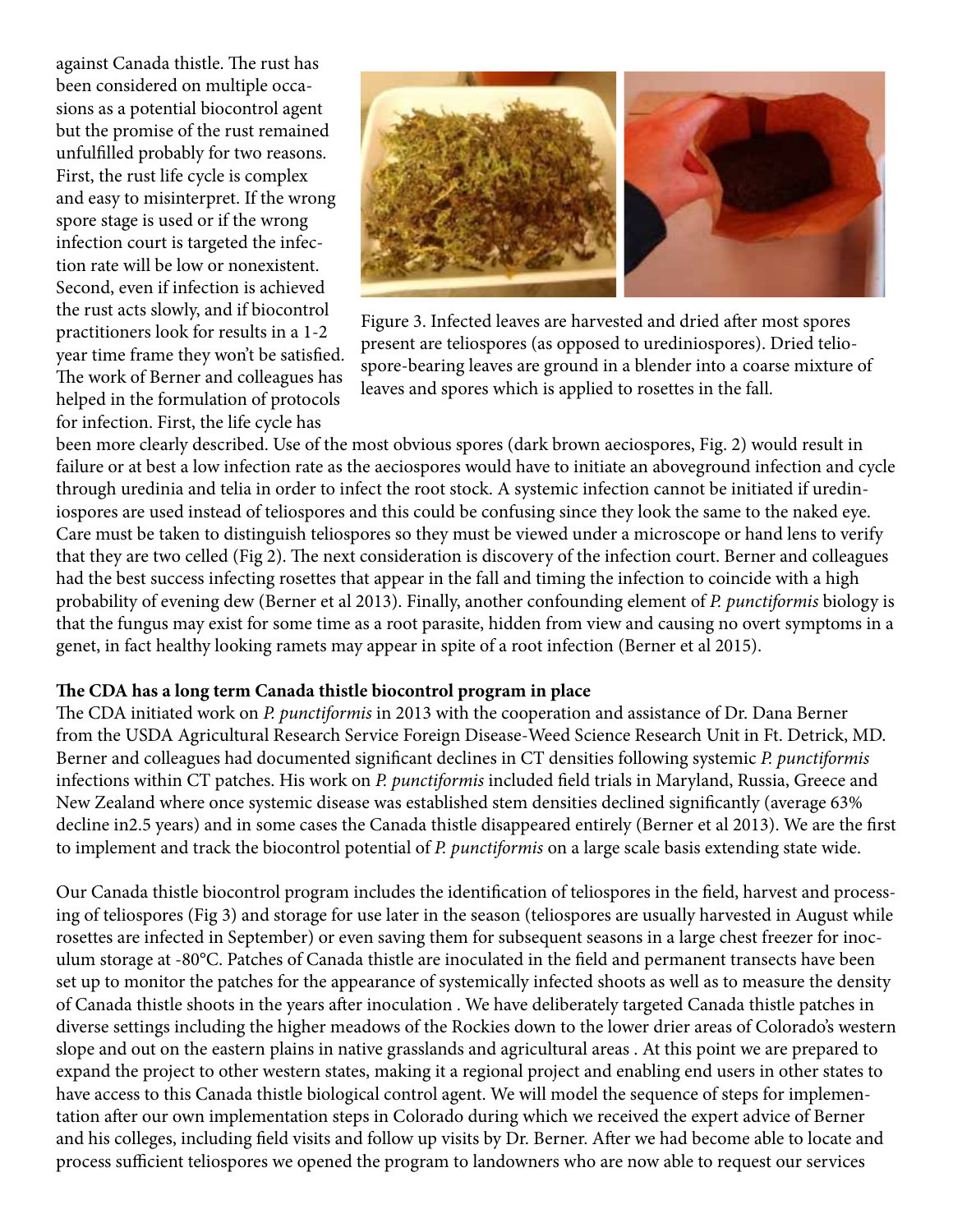and assistance in establishing the rust fungus. Our goal is to bring weed managers in five additional states to the point where they can sustain an efficacious Canada thistle biocontrol program.

### **Approach**

**1. Conduct workshops in five western states to instruct and assist weed and resource managers in the development of** *P. punctiformis* **for CT biocontrol.** CDA personnel will use protocols and experiences derived from the *P. punctiformis* project in Colorado to develop Canada thistle biocontrol programs in five western states; Utah, Wyoming, Washington, Idaho and Montana. The CDA will assist weed and resource managers in each state to identify systemically infected plants in the field, identify telia (and teliospores) in the field, collect telia bearing leaves, process and store telia, inoculate rosettes in the field, and monitor progress of the rust fungus in the field. These steps occur during the seasonal course of infection and it will require three trips to each state by CDA personnel. The goal of the first trip, which will occur in the spring of 2018, will be to identify systemic infections in the field. The goal of the second trip, which will occur in midsummer, will be to identify teliospores on the leaves of plants adjacent to the systemically infected shoots (which will be dead and probably difficult to identify by mid-summer). The goal of the third trip will be to assist in the inoculation of uninfected patches in the late summer or fall of 2018. In the late fall of 2018 or early spring of 2019 a summary workshop will be held in each state to instruct resource managers and landowners in the use of Canada thistle rust to treat Canada thistle patches.

2. Develop improved procedures to produce and harvest infective teliospores and provide teliospores, as well as procedures for their production, to our cooperators. We will also improve procedures to inoculate susceptible stage Canada thistle patches to initiate systemic *P. punctiformis* infections. The Palisade Insectary currently has two 15X15 meter plots (450 m2) of irrigated land planted in Canada thistle and devoted to tracking the decline of Canada thistle following *P. punctiformis* infection, as well as monitoring *P. punctiformis* to better understand the phenology of rust development in western Colorado. The Palisade Insectary will plant an additional four 15x15 meter irrigated squares in Canada thistle and track teliospore development and yield after inoculating the squares with two different levels of aeciospores during the early season. Artificial aeciospore inoculations have not been used as a means of elevating teliospore levels although it would seem to have an excellent chance of working (Berner et al 2015b). The goal will be to maximize teliospore yield from Canada thistle patches, store teliospores stocks in our -80°C freezer and provide teliospores to our cooperators when needed. We will also incorporate improvements in teliospores production into our standard protocols.

3. Continue to monitor previously inoculated Canada thistle patches across Colorado (140 monitoring sites) using permanently marked transects to measure Canada thistle density and occurrence of infected shoots with a rapid protocol similar to the SIMP protocol developed by researchers at the University of Idaho. These data will be shared with end users in the other five states to help guide their programs.

# **Expected Products and Outcomes**

We will start Canada thistle biocontrol implementation programs in Idaho, Utah, Wyoming, Washington and Montana using locally collected rust fungus *Puccinia punctiformis*. We will develop a training protocol and train natural resource managers and landowners to recognize

*P. punctiformis* infections and use naturally occurring infections as a source for inoculum in statewide programs, much like Colorado already has (Priority 1). We will develop and provide detailed collection and processing protocols for infective spores (Priority 1). We expect that development of systemic infections within Canada thistle patches will result in a significant decline in CT stem densities. We will provide our monitoring protocol to users in other states, enabling them to perform a rapid quantitative assessment of biological control impacts (Priority 2) and Canada thistle decline. We will also enhance our ability to collect infective teliospores by developing a protocol to infect and harvest teliospores from cultivated Canada thistle (Priority 1). Finally we will continue to monitor 140 sites infested with rust fungus in what has become a large scale monitoring project to track Canada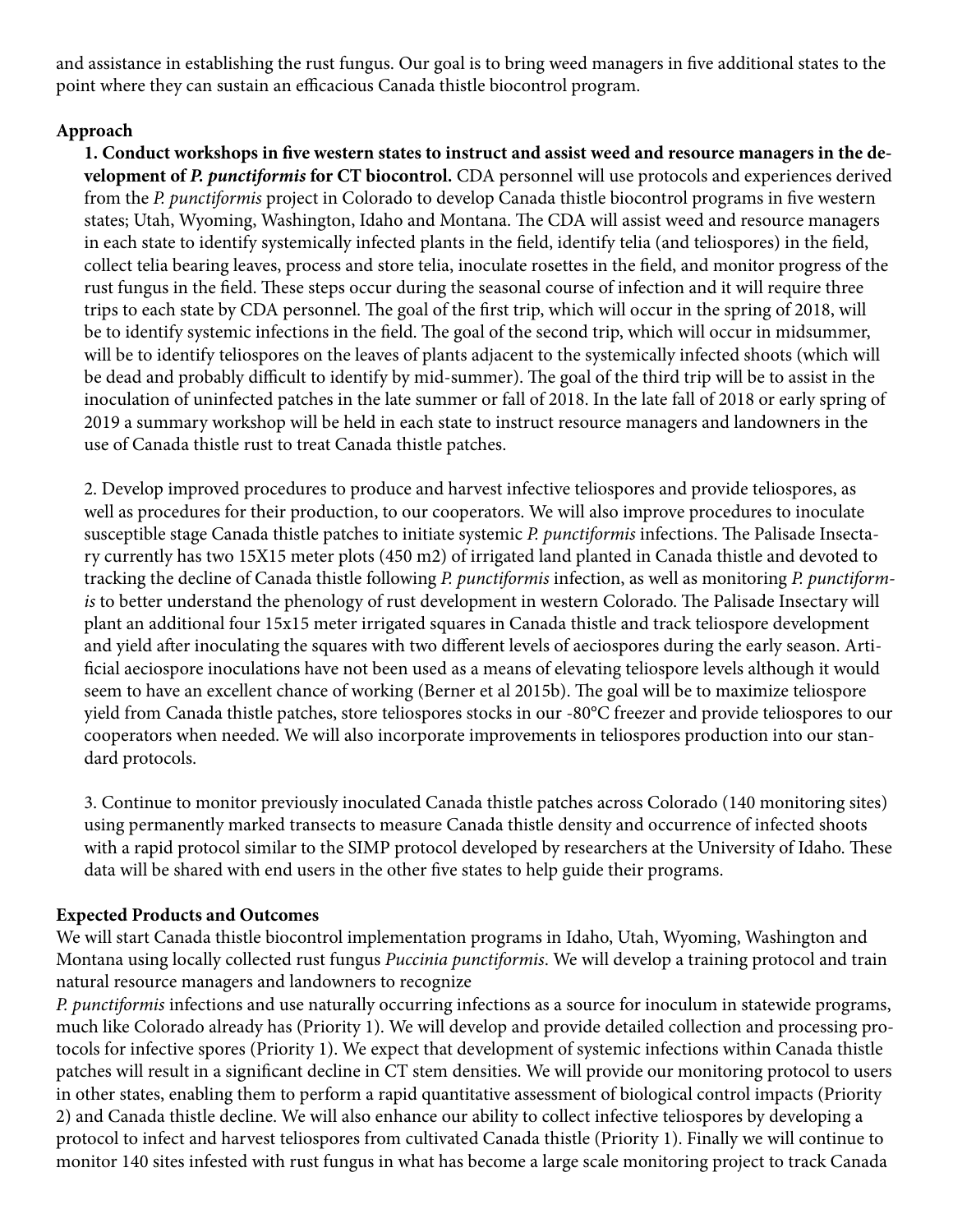thistle biocontrol in Colorado (Priority 2 and 3). We will share all information with cooperators in the other five states to enable full and rapid development of the rust fungus as a biological control agent for Canada thistle.

The most substantial product and outcome will be to further the development of an effective biocontrol option for Canada thistle and to make it available within a multi-state region.

# **Timetable:**

**Year 1 (2017):** Till and plant four irrigated squares (225 m2 each) in Canada thistle and inoculated with teliospores in the fall of 2017. These patches will be used for teliospore harvest as well as for testing methods to increase teliospore harvest. Since finding infected CT patches is best done in the spring we will plan to begin the multistate development phase in the spring of 2018 but planning will begin during the summer and fall of 2017. Contact resource managers in Idaho, Montana, Wyoming, Washington and Utah and develop a schedule for training during the 2018 field season. Continue monitoring 140 Canada thistle sites across Colorado. The costs of monitoring in 2017 will be defrayed using other funds.

Year 2 (2018): CDA personnel will travel to each of the five states four times, three during field season and one after. The first scheduled trips will be in the spring to locate infected CT patches. The second trip will be in mid-summer to locate and assist in gathering teliospores while the third trip will be in the fall to assist in inoculation of CT patches. The last trip will be in mid to late fall to hold a workshop for resource managers and landowners summarizing the project with a step by step methodology for implementation of CT biocontrol. Teliospores will be harvested and stored at the Palisade facility and teliospores stocks will be made available to cooperators. Methods for increased teliospores production will be evaluated. We will continue monitoring 140 Canada thistle sites across Colorado.

Year 3 (2019): CDA staff will contact end users in the five states to see if further assistance is required for implementation of Canada thistle rust as a biocontrol agent. CDA staff will also compile and distribute information gained in 2018 on the efficacy and use of rust as a Canada thistle biocontrol agent. The 140 Colorado field sites will be monitored and the teliospore production gardens will be continued. Information gained from the four state program, the 140 field sites in Colorado as well as the teliospore production garden will be compiled and sent out to end users in the four states.

# **Literature Cited**

Berner, D., E. Smallwood, C. Cavin, A. Lagopodi, J. Kashefi, T. Kolomiets, L. Pankratova, Z. Mukhina, M. Cripps and G. Bourdot (2013) Successful establishment of epiphytotics of *Puccinia punctiformis* for biological control of *Cirsium arvense* Biological control 67: 350–360

Berner, D.K., E.L. Smallwood, C.A. Cavin, M.B. McMahaon, K.M. Thomas, D.G. Luster, A.L. Lagopodi, J.N. Kashefi, Z. Mukhina, T. Kolomiets and L. Pankratova (2015a) Asymptomatic systemic disease of Canada thistle (*Cirsium arvense*) caused by *Puccinia punctiformis* and changes in shoot density following inoculation Biological Control 86: 28-35

Berner, D.K., E.L. Smallwood, M. Vanrenterghem, C.A. Cavin, J.L. Michael, B.A. Shelley, T. Kolomeits, L. Pankrakova, W.L. Bruckart and Z. Mukhina (2015b) Some dynamics of spread and infection by aeciospores of *Puccinia punctiformis*, a biological control pathogen of *Cirsium arvense* Biological Control 88: 18-25.

Guske, S., Schultz, B., C. Boyle (2004) Biocontrol options for *Cirsium arvense* with indigenous fungal pathogens. Weed Research 44: 107-116

Olive, E.W. (1913) Intermingling of perennial sporophytic and gametophytic generations in Puccinia podophylii, P. obtegens and Uromyces glycyrrhizae. Annales Mycologici 11: 297311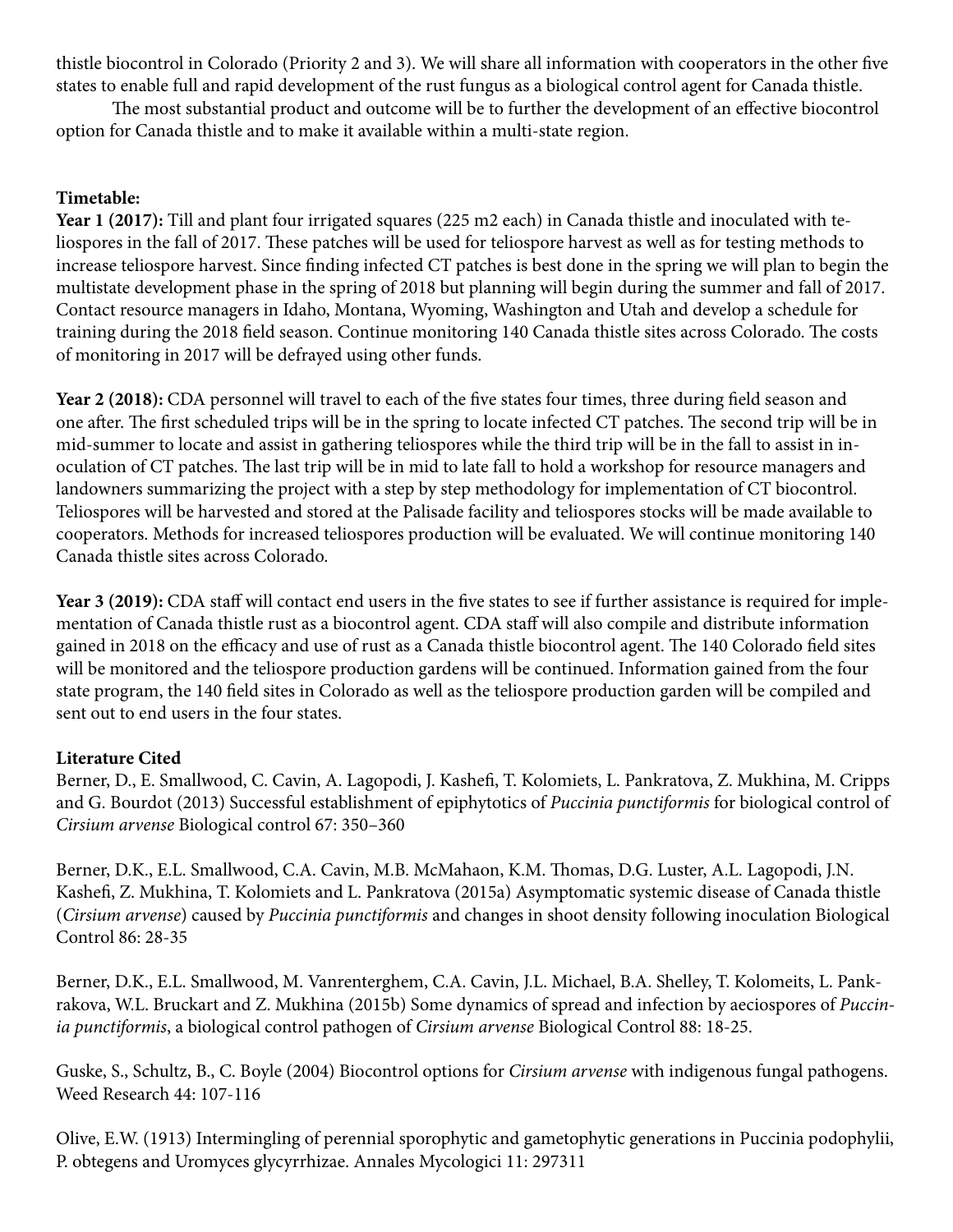Tiley, G.E.D. (2010) Biological Flora of the British Isles: *Cirsium arvense* (L.) Scop. J. Ecology 98: 939-983 Wilson, C.L. (1969) Use of Plant Pathogens in Weed Control. Ann. Rev. Phytopathology 7: 411431

Wilaon, C. L. (1969) Use of Plant Pathogens in Weed Control. An. Rev. Phytopathology 7: 411-431

### **Budget Justification**

A portion of the requested funds will go toward the partial support of a high level technician with extensive experience working with *P. punctiformis* as well as working with resource managers and land owners in Colorado. She will coordinate the multi-state program. During Years 2 and 3 we will hire seasonal staff members to assist in monitoring release sites and in maintaining the Canada thistle garden. Seasonal staff are usually selected from top level students at Colorado Mesa University and such positions are often used as stepping stone into natural resources management careers. Travel funds will go entirely toward travel necessary for training cooperators through field demonstrations and workshops.

### **Salaries (\$68,544)**

Canada thistle technician, \$4,032/month, 0.25 FTE in years 1&3, 0.5 FTE year 2, total salary \$48,384 Seasonal staff member, \$15.50/ hr. year 2 and \$16/ hr. year 3, 4 months per season, total salary \$9920 year 2 and \$10,240 year 3.

### **Fringe benefits (\$14,918)**

25% salary for full time staff (\$12,096), 14% salary for seasonal staff (\$2,822)

### **Supplies**

Supplies will be purchased by the CDA and will be part of Matching Costs

### **Travel (\$16,000)**

This includes mileage, per diem and hotel for 15 field trips (3 trips to each of 5 states @ an average of \$700/trip) and 5 workshops at the end of 2018 (average of \$1,100/ workshop for staff time and facilities costs).

# **Total Direct Costs (\$99,462)**

### **Matching Costs (\$102,403)**

Match includes 1 month of PI's salary per year (\$6,400 x 3) plus 25% fringe per year (\$1,600 x 3): \$24,000. Match also includes one month per season of Joel Price's salary plus fringes  $(\$4,100 + \$1,025 X 3 = \$15,375)$  and one month per season of John Kaltenbach's salary plus fringes (\$5,600 + \$1,400 X 3=\$21,000). Joel is co-lead for the Canada thistle project for the CDA and John is in charge of eastern Colorado and will work with cooperators in Wyoming. It also includes use of the Palisade Insectary greenhouses and head house for growing Canada thistle as well as space for processing and storage of spores, including a -80°C freezer (\$150/month for 36 months= \$5,400) and use of 900 m2 of irrigated land for growing CT to produce teliospores. The cost of the land plus irrigation plus tilling and routine maintenance (weeding, fertilizer, irrigation, weed barrier) is estimated at \$450/ month for 7 months per year for three years (\$9,450). Other supplies include bags, gloves, shears, blenders and storage containers for frozen teliospores, seed spreaders, U-posts, monitoring frames, garden tools, shipping and shipping containers with a total cost of approximately \$2,000/year (\$6,000). A leased vehicle from state fleet will be used for travel within Colorado to visit monitoring sites. Fleet vehicle cost plus mileage costs are approximately \$2,500 per season (\$7,500). Unrecovered indirect

costs on the federal request, which are calculated at the CD!'s federally negotiated rate of 16.28% of salaries and fringe benefits. Salaries and fringe benefits total \$84,326 x .1628 = \$13,728 unrecovered indirect.